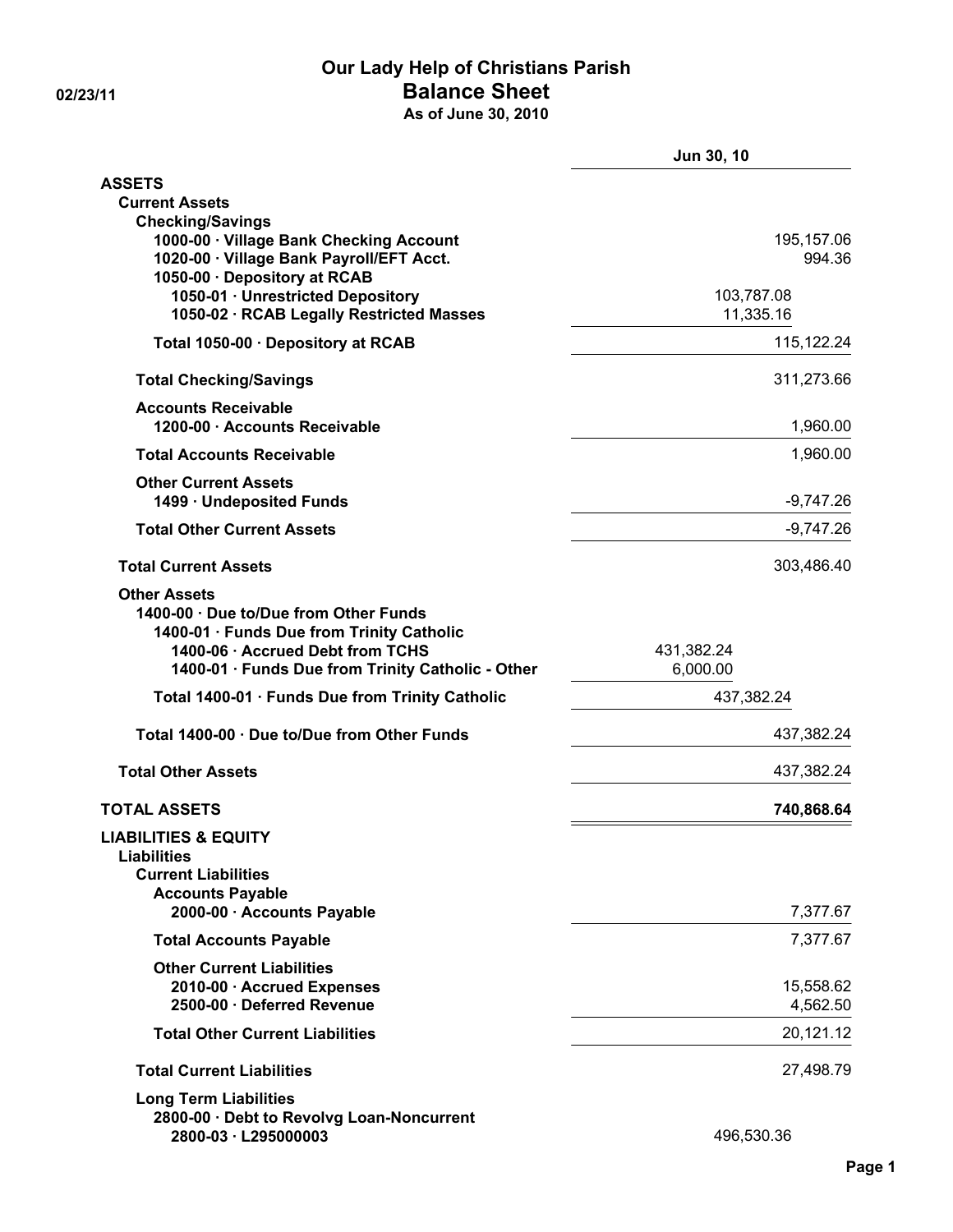### **Our Lady Help of Christians Parish 02/23/11 Balance Sheet As of June 30, 2010**

|                                                                                                                                      | Jun 30, 10                    |
|--------------------------------------------------------------------------------------------------------------------------------------|-------------------------------|
| 2800-04 · L295000004<br>2800-07 · L295000007                                                                                         | 617,519.37<br>684,826.46      |
| Total 2800-00 · Debt to Revolvg Loan-Noncurrent                                                                                      | 1,798,876.19                  |
| <b>Total Long Term Liabilities</b>                                                                                                   | 1,798,876.19                  |
| <b>Total Liabilities</b>                                                                                                             | 1,826,374.98                  |
| <b>Equity</b><br>3000-00 · Initial Cash Balance Offset<br>3000-01 · Opening Balance<br>3000-00 · Initial Cash Balance Offset - Other | 130,699.40<br>$-1,944,520.85$ |
| Total 3000-00 · Initial Cash Balance Offset                                                                                          | -1,813,821.45                 |
| $3900-00 \cdot$ Fund Balance<br><b>Net Income</b>                                                                                    | 635,703.37<br>92,611.74       |
| <b>Total Equity</b>                                                                                                                  | -1,085,506.34                 |
| <b>TOTAL LIABILITIES &amp; EQUITY</b>                                                                                                | 740,868.64                    |
|                                                                                                                                      |                               |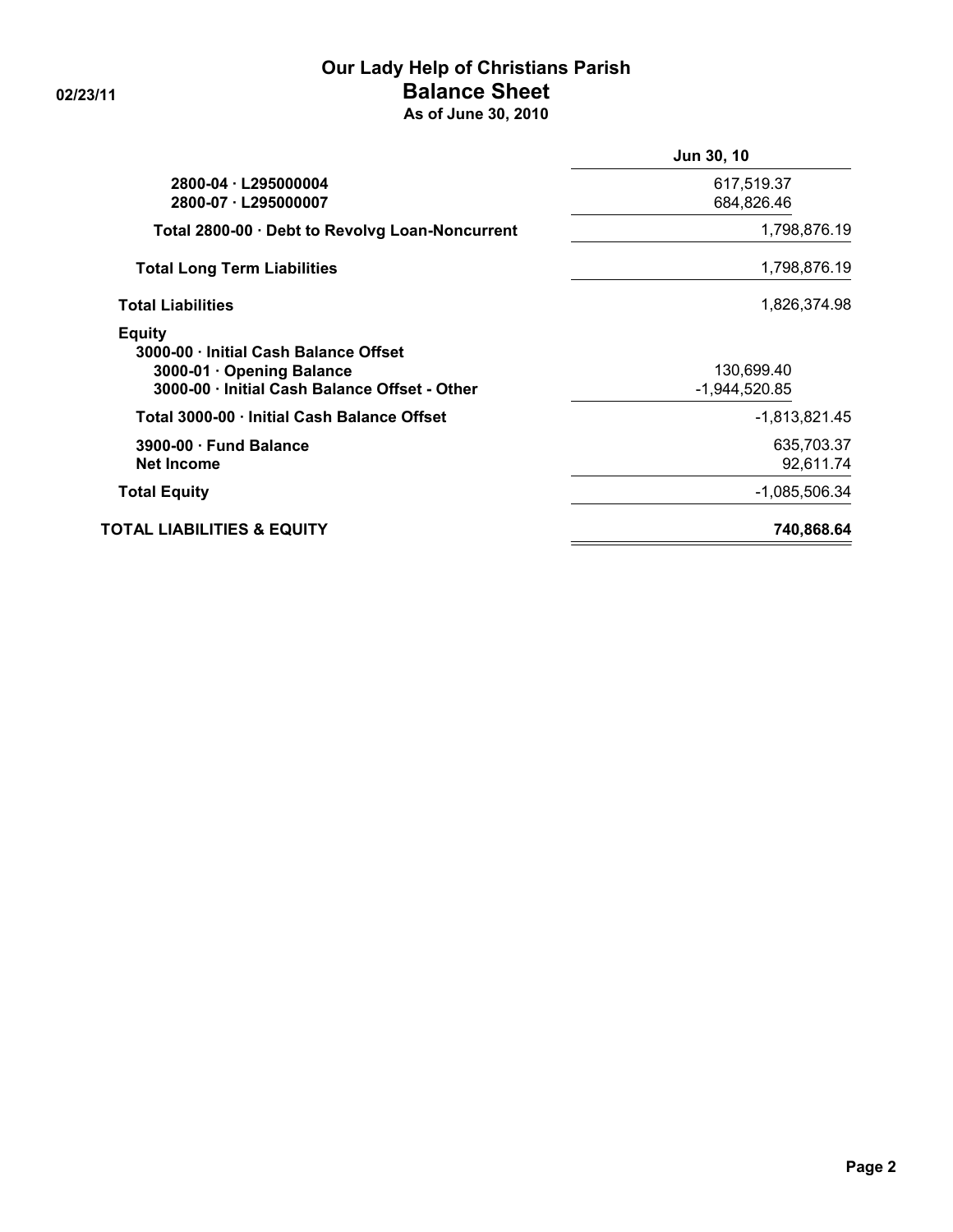### **7:03 AM 02/23/11 Accrual Basis**

# **Our Lady Help of Christians Parish Profit & Loss Budget Performance**

 **July 2009 through June 2010**

|                                           | Jul '09 - Jun 10 | <b>Budget</b> | \$ Over Budget |
|-------------------------------------------|------------------|---------------|----------------|
| <b>Ordinary Income/Expense</b>            |                  |               |                |
| <b>Income</b>                             |                  |               |                |
| 4101-00 - Offertory                       | 480,135.48       | 473,520.46    | 6,615.02       |
| 4103-00 - Grand Annual                    | 191,161.00       | 190,000.00    | 1,161.00       |
| 4104-00 · Shrines, Candles, & Flowers     | 5,861.12         | 4,894.00      | 967.12         |
| 4105-00 · Sacramental Offerings           | 12,971.69        | 11,635.04     | 1,336.65       |
| 4105-01 · Baptisms                        | 6,090.00         | 7,013.00      | $-923.00$      |
| $4105-02 \cdot W$ eddings                 | 21,725.00        | 19,425.00     | 2,300.00       |
| 4105-03 - Funerals                        | 59,400.00        | 75,800.00     | $-16,400.00$   |
| 4108-00 · Gifts and Bequests              | 114,500.00       | 110,000.00    | 4,500.00       |
| 4165-00 - Religious Education             | 36,407.00        | 35,928.80     | 478.20         |
| 4198-00 - Donations - Other               | 4,258.71         | 8,107.00      | $-3,848.29$    |
| 4310-00 - Interest Income                 | 5,460.50         | 6,447.71      | $-987.21$      |
| 4315-00 - Rental Donations                | 5,330.00         | 5,265.00      | 65.00          |
| 4316-00 - Lease Income                    | 447,958.46       | 444,953.30    | 3,005.16       |
| 4398-00 - Other Income                    | 52,321.51        | 47,430.38     | 4,891.13       |
| <b>Total Income</b>                       | 1,443,580.47     | 1,440,419.69  | 3,160.78       |
|                                           |                  |               |                |
| <b>Expense</b>                            |                  |               |                |
| 5001-00 - EXEMPT SALARIES                 | 364,383.70       | 364,317.27    | 66.43          |
| 5002-00 - NON EXEMPT SALARIES             | 94,104.72        | 108,690.00    | $-14,585.28$   |
| 5004-00 - NON EMPLOYEE COMPENSATION       | 10,937.00        | 11,389.50     | $-452.50$      |
| 5101-00 - EMPLOYER'S FICA                 | 35,074.36        | 36,318.62     | $-1,244.26$    |
| 5102-00 - LAY HEALTH INSURANCE            | 80,529.86        | 84,931.78     | $-4,401.92$    |
| 5103-00 - WORKER COMPENSATION             | 1,562.20         | 1,584.00      | $-21.80$       |
| 5104-00 - GROUP LIFE INSURANCE            | 2,022.53         | 2,130.30      | $-107.77$      |
| 5105-00 - LONG TERM DISABILITY            | 1,558.51         | 1,689.54      | $-131.03$      |
| 5106-00 - GROUP PENSION                   | 22,597.20        | 24,140.28     | $-1,543.08$    |
| 5201-00 - CLERGY STIPEND                  | 67,299.96        | 67,500.00     | $-200.04$      |
| 5202-00 - CLERGY STIPEND UNASSIGNED       | 750.00           | 1,975.00      | $-1,225.00$    |
| 5203-00 - CLERGY HEALTH INSURANCE         | 24,000.00        | 24,000.00     | 0.00           |
| 5204-00 - CLERGY PROFESSIONAL DEVELOPMENT | 480.00           | 1,475.00      | $-995.00$      |
| 5206-00 - CLERGY AUTO INS. REIMBURSE      | 700.00           | 700.00        | 0.00           |
| 6001-00 - DATA PROCESSING FEES            | 3,064.54         | 3,171.74      | $-107.20$      |
| 6002-00 - PROFESSIONAL FEES               | 1,319.00         | 0.00          | 1,319.00       |
| 6003-00 - BANK SERVICE CHARGES            | 313.00           | 69.46         | 243.54         |
| 6201-00 - OFFICE SUPPLIES                 | 9,320.37         | 12,887.43     | $-3,567.06$    |
| 6202-00 TELEPHONE                         | 5,649.23         | 4,551.38      | 1,097.85       |
| 6203-00 - EQUIPMENT REPAIR & CONTRACTS    | 13,473.91        | 10,646.93     | 2,826.98       |
| 6204-00 - BOOKS & PAMPHLETS               | 2,877.45         | 2,787.78      | 89.67          |
| 6205-00 - AUDIO VISUAL                    | 461.28           | 0.00          | 461.28         |
| 6206-00 - PRINTING                        | 12,847.08        | 13,833.00     | $-985.92$      |
| 6207-00 - POSTAGE                         | 10,299.18        | 8,573.76      | 1,725.42       |
| 6208-00 - DUES & SUBSCRIPTIONS            | 2,590.80         | 3,209.50      | $-618.70$      |
| 6211-00 - WEEKLY ENVELOPES                | 3,959.82         | 4,765.19      | $-805.37$      |
| 6220-01 · Hardware                        | 2,425.45         | 0.00          | 2,425.45       |
| 6221-00 - Software                        | 4,631.05         | 0.00          | 4,631.05       |
| 6222-00 - IT Support                      | 180.00           | 0.00          | 180.00         |